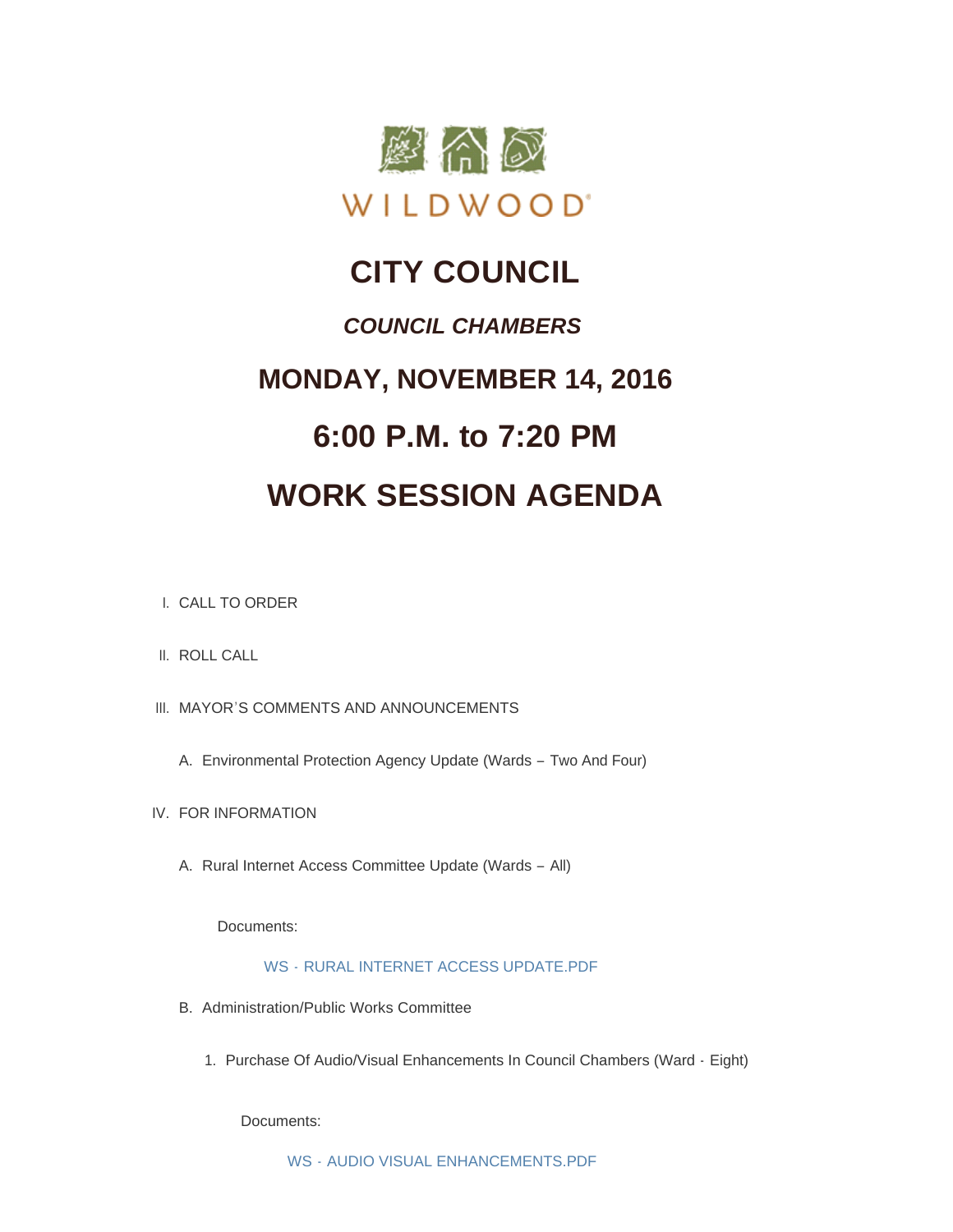2. New City Vehicle Purchase (Wards - All)

Documents:

#### WS - [CITY VEHICLE PURCHASE.PDF](http://mo-wildwood.civicplus.com/AgendaCenter/ViewFile/Item/8843?fileID=13166)

3. Lower Meramec Floodplain Mapping Tool (Ward - Six)

Documents:

#### WS - [USGS MERAMEC RIVER FLOOD INUNDATION MAPPING.PDF](http://mo-wildwood.civicplus.com/AgendaCenter/ViewFile/Item/8844?fileID=13167)

4. Public Roads, Rights-Of-Way, And Parks Maintenance Bids (Wards - All)

Documents:

#### WS - [PUBLIC ROADS, RIGHT OF WAY AND PARKS MAINTENANCE](http://mo-wildwood.civicplus.com/AgendaCenter/ViewFile/Item/8845?fileID=13168)  BIDS.PDF

5. Updated Design Scope For Highway 109 Improvements (Wards - One And Eight)

Documents:

#### WS - [UPDATED DESIGN SCOPE FOR ROUTE 109](http://mo-wildwood.civicplus.com/AgendaCenter/ViewFile/Item/8846?fileID=13169)  IMPROVEMEMNTS.PDF

- Economic Development Committee C.
	- 1. Short-Term Action Plan (Wards All)

Documents:

#### WS - [EDC SHORT-TERM ACTION PLAN MEMO 10-24-16.PDF](http://mo-wildwood.civicplus.com/AgendaCenter/ViewFile/Item/8848?fileID=13170)

- D. Construction Project Update (Wards All)
	- 1. Update Report On Community Park Phase 2 Project Report #2 (Wards All)

Documents:

#### WS - [UPDATE REPORT COMMUNITY PARK PHASE 2.PDF](http://mo-wildwood.civicplus.com/AgendaCenter/ViewFile/Item/8850?fileID=13171)

- V. FOR ACTION
	- A. City Administrator Items